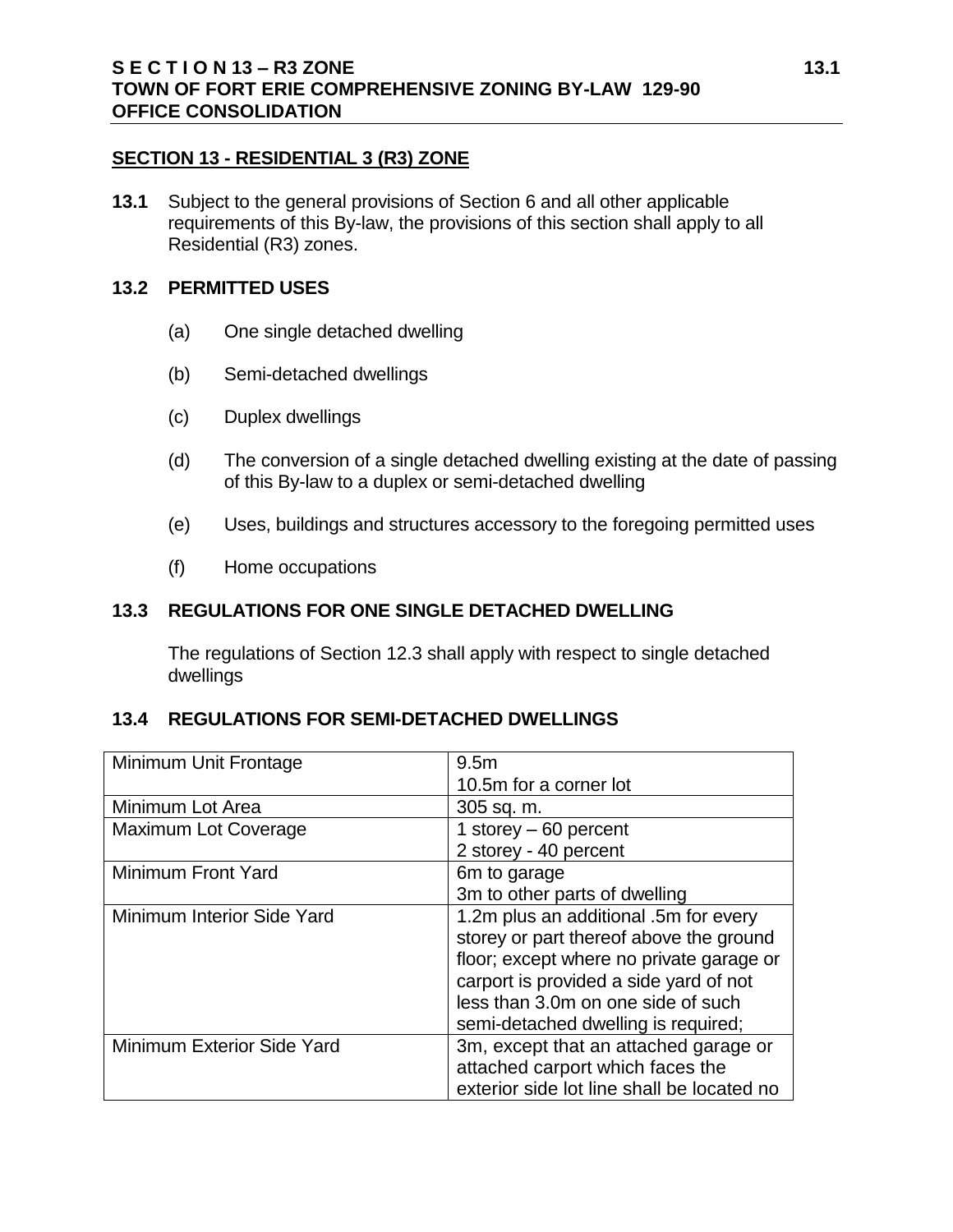### **S E C T I O N 13 – R3 ZONE 13.2 TOWN OF FORT ERIE COMPREHENSIVE ZONING BY-LAW 129-90 OFFICE CONSOLIDATION**

|                   | closer than 6m to the exterior side lot |
|-------------------|-----------------------------------------|
|                   | line.                                   |
| Minimum Rear Yard | 6m                                      |
| Maximum Height    | $\vert$ i) 2.5 storeys                  |
|                   | ii) 9m                                  |

## **13.5 REGULATIONS FOR DUPLEX DWELLINGS**

| Minimum Lot Frontage              | 18 <sub>m</sub>                                                                                                                                                                                            |  |
|-----------------------------------|------------------------------------------------------------------------------------------------------------------------------------------------------------------------------------------------------------|--|
|                                   | 21m for a corner lot                                                                                                                                                                                       |  |
| Minimum Lot Area                  | 580 sq. m.                                                                                                                                                                                                 |  |
| Maximum Lot Coverage              | 40 percent                                                                                                                                                                                                 |  |
| <b>Minimum Front Yard</b>         | 6m to garage                                                                                                                                                                                               |  |
|                                   | 3m to other parts of dwelling                                                                                                                                                                              |  |
| <b>Minimum Interior Side Yard</b> | 2m plus 0.5m for every storey or part<br>thereof above the ground floor except<br>where no attached garage or attached<br>carport is provided the minimum<br>interior side yard on one side shall be<br>3m |  |
| Minimum Exterior Side Yard        | 3m, except that an attached garage or<br>attached carport which fronts on the<br>exterior side lot line shall be located no<br>closer than 6m to the exterior side lot<br>line.                            |  |
| Minimum Rear Yard                 | 8 <sub>m</sub>                                                                                                                                                                                             |  |
| Minimum Floor Area                | 83.5 sq. m.                                                                                                                                                                                                |  |
| Maximum Height                    | i) 2.5 storeys                                                                                                                                                                                             |  |
|                                   | ii) 9m                                                                                                                                                                                                     |  |

### **13.6 REGULATIONS FOR CONVERTED DWELLINGS**

- (a) The dwelling to be converted shall be structurally suitable for the conversion.
- (b) No outside stairway shall be used or erected as an appurtenant structure for the dwelling except an unenclosed fire escape.
- (c) The minimum floor area per dwelling unit shall be as set out in the following table: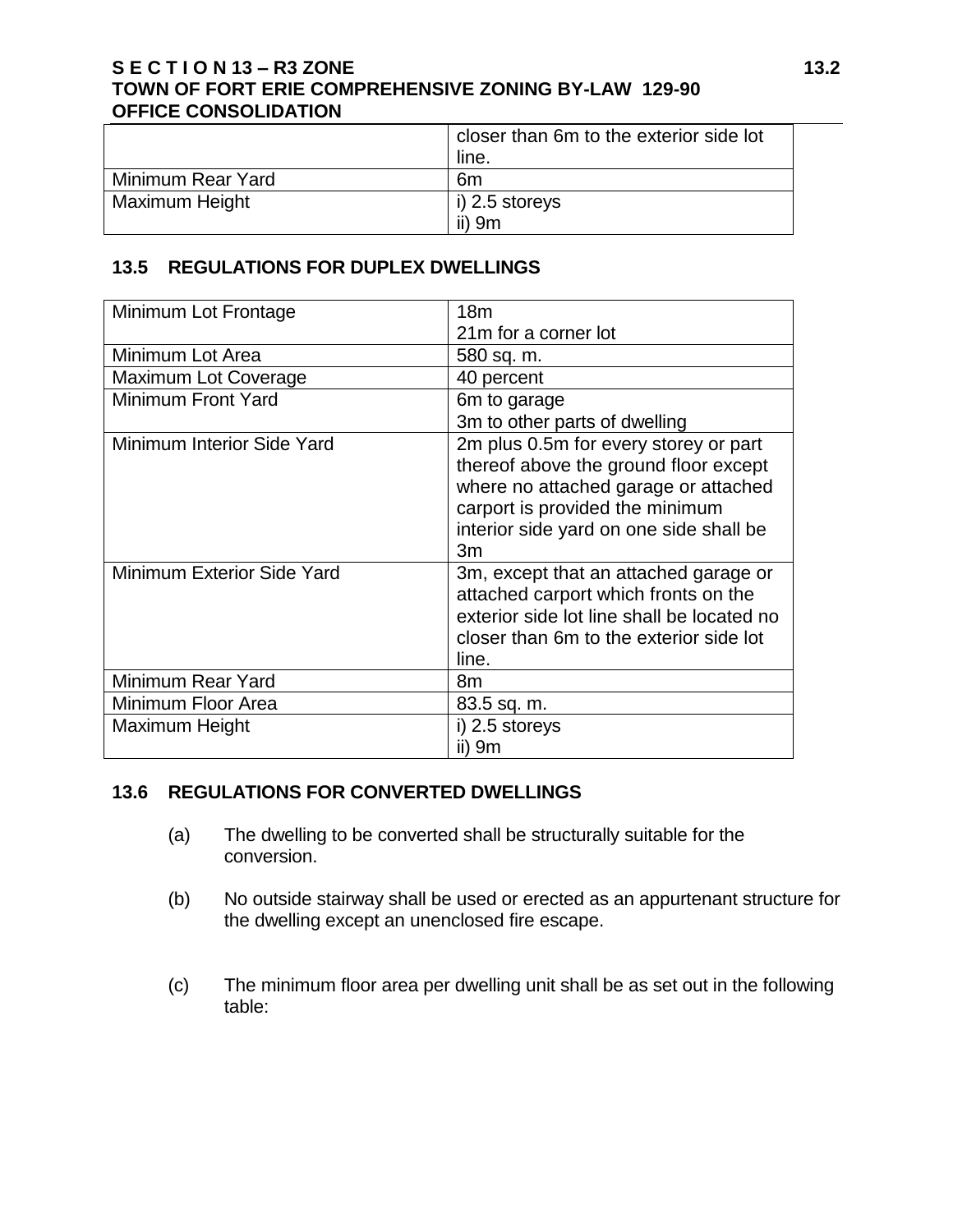## **S E C T I O N 13 – R3 ZONE 13.3 TOWN OF FORT ERIE COMPREHENSIVE ZONING BY-LAW 129-90 OFFICE CONSOLIDATION**

| <b>Type of Dwelling Unit</b>                 | <b>Minimum Floor Area</b> |
|----------------------------------------------|---------------------------|
| 1. Bachelor Unit                             | 40 square metres          |
| 2. One-Bedroom Unit                          | 50 square metres          |
| 3. Two-Bedroom Unit                          | 60 square metres          |
| 4. Unit Comprising<br>three or more bedrooms | 70 square metres          |

(d) A minimum of one parking space shall be provided for each dwelling unit in the converted dwelling.

# **EXCEPTIONS TO THE RESIDENTIAL 3 (R3) ZONE**

### **R3-35 (129-1990) 48 Phipps Street**

Nothing shall prevent the continued use of the lands indicated as R3-35 on Schedule "A" for a group home and uses, buildings and structures accessory thereto.

### **R3-42 (45-1991) 47 Idylwylde Place**

These lands are zoned "Residential 3 R3-42 Zone" and all of the provisions that relate to lands zoned "Residential 3 R3 Zone" by this by-law shall apply to those lands zoned "Residential 3 R3-42 Zone" except:

- (a) that notwithstanding the provisions of Subsection 13.5, the minimum lot area shall not be less than 464.5 square metres, and;
- (b) that notwithstanding the provisions of Subsection 13.5, the minimum westerly side yard shall not be less than 1.44 metres and the minimum easterly side yard shall not be less than 2.84 metres, and;
- (c) that notwithstanding the requirements of Subsection 13.4, the minimum floor area for the second floor unit shall not be less than 73.5  $m^2$

### **R3-48 (138-1992) 34 Lewis Street**

These lands are zoned "Residential 3 R3-48 Zone" and all of the provisions that relate to lands zoned "Residential 3 R3 Zone" by this by-law shall apply to those lands zoned "Residential 3 R3-48 Zone" except:

- (a) notwithstanding the requirements of Subsection 13.2 Permitted Uses, these lands shall only be used as a residential emergency hostel with not more than 32 single bedrooms and shall be subject to the following regulations:
	- (i) Minimum lot frontage shall not be less than 5.06 metres;
	- (ii) Minimum lot area shall not be less than .25 hectares;
	- (iii) Maximum lot coverage shall not be greater than 13%;
	- (iv) Minimum front yard shall not be less than 115.8 metres;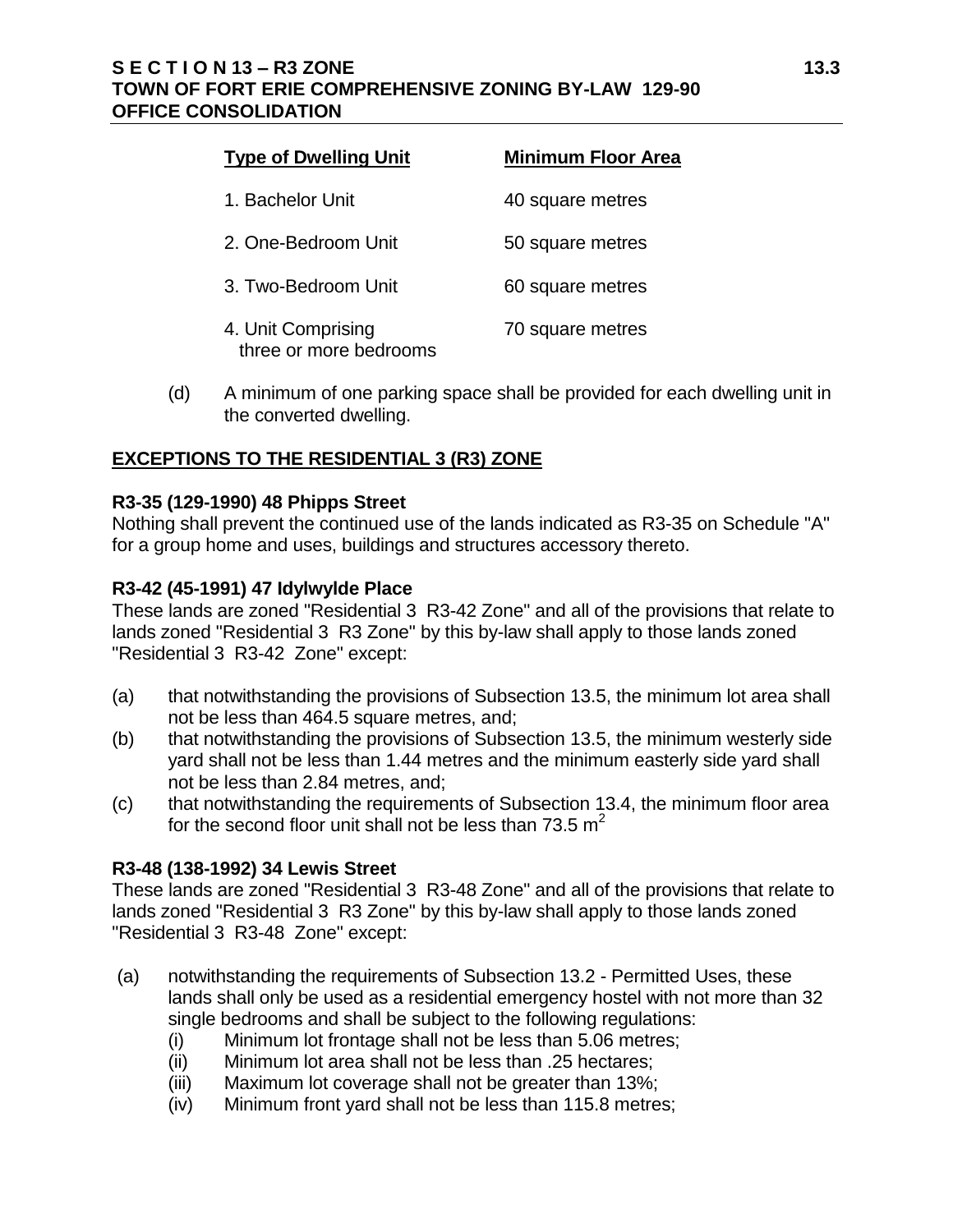#### **S E C T I O N 13 – R3 ZONE 13.4 TOWN OF FORT ERIE COMPREHENSIVE ZONING BY-LAW 129-90 OFFICE CONSOLIDATION**

- (v) Minimum interior side yard shall not be less than 3.35 metres;
- (vi) Minimum exterior side yard shall not be less than 8.53 metres;
- (vii) Minimum rear yard shall not be less than 21.03 metres;
- (viii) Maximum building height shall not be greater than 2 storeys;
- (ix) Minimum number of parking spaces shall not be less than 1 space for every three bedrooms.

### **R3-49 (202-1992) Concession Road, west side, south of Gilmore Road**

These lands are zoned "Residential 3 R3-49 Zone" and all of the provisions that relate to lands zoned "Residential 3 R3 Zone" by this by-law shall apply to those lands zoned "Residential 3 R3-49 Zone" except:

- (a) notwithstanding the requirements of Subsection 13.4 Minimum Interior Side Yard, where no private garage or carport is provided, a side yard of not less than 3 metres on one side of a semi detached dwelling is required and all of the other provisions of Subsection 13.4 are applicable, and;
- (b) notwithstanding the requirements of Subsections 13.4 and 13.5, the minimum front yard shall not be less than 9 metres.

## **R3-52 (129-1990) 279 High Street**

Nothing shall prevent the continued use of the lands indicated as R3-52 on Schedule "A" for a professional offices and uses, buildings and structures accessory thereto.

### **R3-60 (80-1991) 113 Waterloo Street**

These lands are zoned "Residential 3 R3-60 Zone" and all of the provisions that relate to lands zoned "Residential 3 R3 Zone" by this by-law shall apply to those lands zoned "Residential 3 R3-60 Zone" except that:

- (a) that notwithstanding the requirements of Subsection 13.5 the minimum interior side yard setback from the north side lot line shall not be less than 1.3 metres and the minimum interior side yard setback from the south side lot line shall not be less than 6 metres, and;
- (b) that notwithstanding the requirements of Subsection 13.6, an enclosed outside stairway may be erected as an appurtenant structure for the dwelling to provide access to the second floor dwelling unit. The enclosed outside stairway shall not be closer than 1.3 m to the north side lot line.

# **R3-106 (164-1993) 10 George Street**

These lands are zoned "Residential 3 R3-106 Zone" and all of the provisions that relate to lands zoned "Residential 3 R3 Zone" by this by-law shall apply to those lands zoned "Residential 3 R3-106 Zone" except that:

(a) that notwithstanding the requirements of Subsection 13.5, the minimum lot area shall not be less than 477 square metres.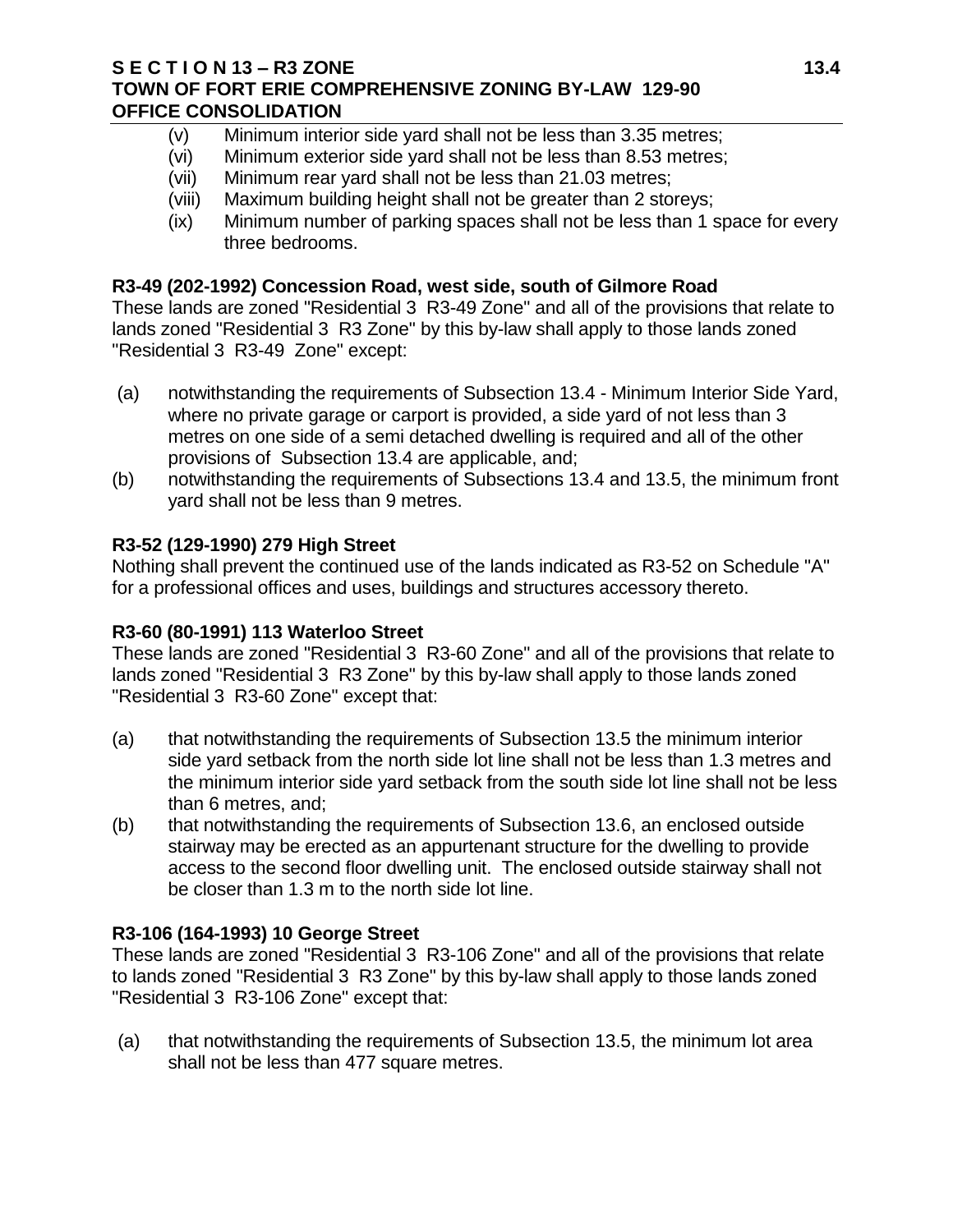### **S E C T I O N 13 – R3 ZONE 13.5 TOWN OF FORT ERIE COMPREHENSIVE ZONING BY-LAW 129-90 OFFICE CONSOLIDATION**

### **R3-154 (127-1996) Bardol Avenue, west side, north of Lakeshore Road**

These lands are zoned "Residential 3 R3-154 Zone" and all of the provisions that relate to lands zoned "Residential 3 R3 Zone" by this by-law shall apply to those lands zoned "Residential 3 R3-154 Zone" except:

- (a) that notwithstanding the permitted uses set out in Subsection 13.2 (Permitted Uses), these lands may only be used for the construction of a semi-detached dwelling and semi-detached garage, and;
- (b) that notwithstanding the requirements of Subsection 13.4, the minimum lot frontage shall not be less than 22 metres for interior lots and not less than 24 metres for corner lots, and;
- (c) that notwithstanding the requirements of Subsection 13.4, the minimum lot area shall not be less than 613 square metres, and;
- (d) that notwithstanding the requirements of Subsection 13.4, the maximum lot coverage for all buildings and structures located on the lots shall not be greater than 45%, and;
- (e) that notwithstanding the requirements of Subsection 13.4, the minimum front yard shall not be less than 5.8 metres, and;
- (f) that notwithstanding the requirements of Subsection 13.4, the minimum interior side yard shall not be less than 1.29 metres, and;
- (g) that notwithstanding the requirements of Subsection 13.4, the minimum exterior side yard shall not be less than 3.87 metres, and;
- (h) that notwithstanding the requirements of Subsection 13.4, the minimum rear yard shall not be less than 3.67 metres, and;
- (i) that notwithstanding the requirements of Subsection 13.4, the minimum floor area per dwelling unit shall not be less than 100 square metres, and;
- (j) that notwithstanding the requirements of Subsection 13.4, the maximum height shall not be greater than 1 storey, and;
- (k) that notwithstanding the requirements of Subsection 6.1 (b), the following setbacks shall apply to a semi-detached garage:
	- the minimum interior side yard setback shall not be less than 6.7 metres;
	- the minimum exterior side yard setback shall not be less than 8.7 metres;
	- the minimum front yard setback shall not be less than 5.8 metres;
	- the minimum rear yard setback shall not be less than 3.67 metres.
- (l) The erection of boundary fencing will be permitted on the subject lands. The height of the boundary fencing shall not be greater than .92 metres and be of an open-type construction.

# **R3-316 (111-2003) Lavinia Street, north side, @ Douglas Street**

These lands are zoned "Residential 3 R3-316 Zone" and all of the provisions of By-law 129-90 as amended that relate to lands zoned "Residential 3 R3 Zone" by this by-law shall apply to those lands zoned "Residential 3 R3-316 Zone" on Schedule A, except: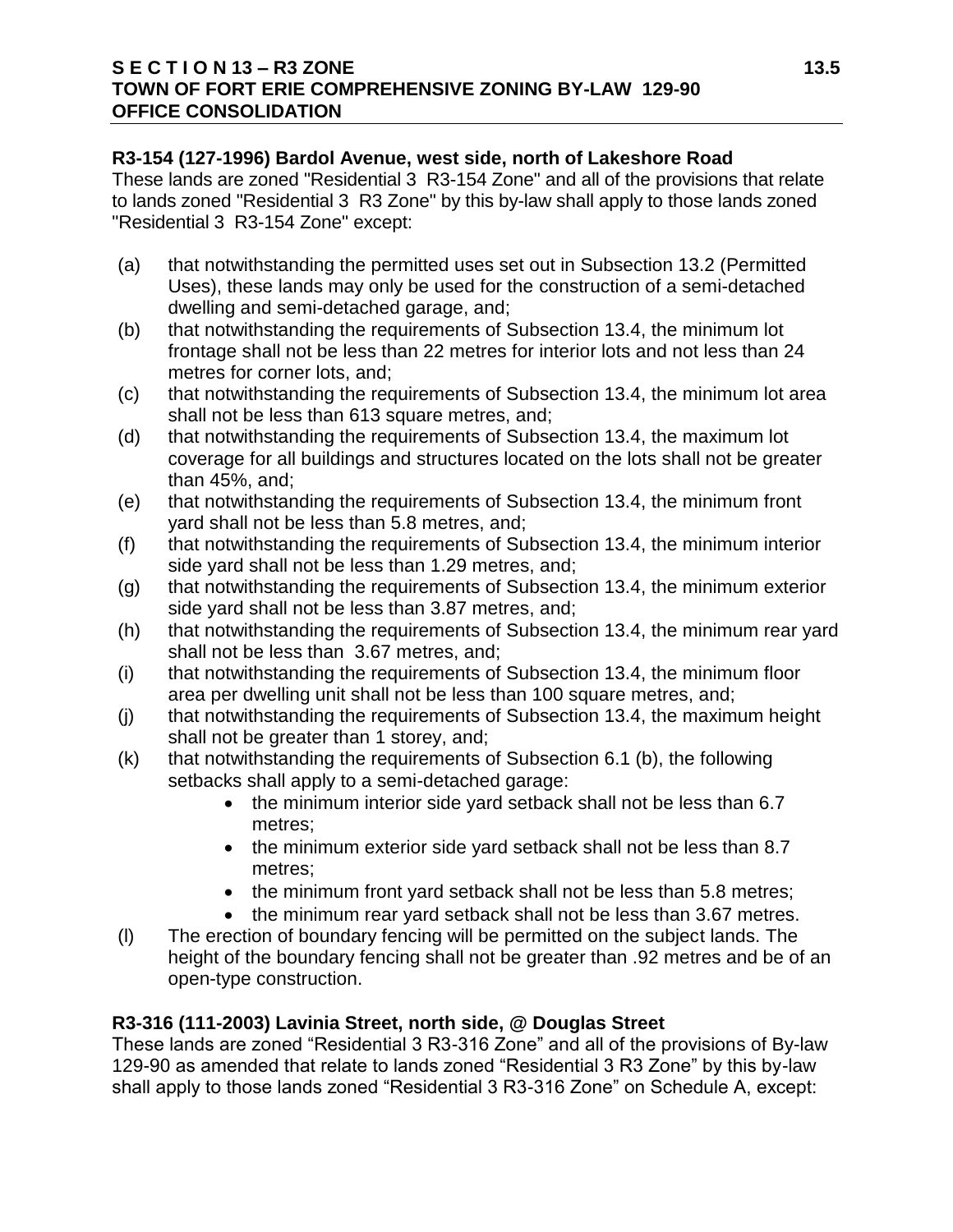### **S E C T I O N 13 – R3 ZONE 13.6 TOWN OF FORT ERIE COMPREHENSIVE ZONING BY-LAW 129-90 OFFICE CONSOLIDATION**

(a) that notwithstanding the requirements of Subsections 13.4, the following regulations shall apply:

| • Minimum Lot Frontage       | 20.1 m |
|------------------------------|--------|
| • Minimum Front Yard         | 9.1 m  |
| • Minimum Exterior Side Yard | 3m     |

(b) and that the driveway access to the westerly semi-detached dwelling unit must be from Douglas Street.

## **R3-322 (By-law 156-05) Village Creek Estates, West Main Street, Stevensville**

These lands are zoned Residential 3 R3-322 and all of the provisions of By-law 129-90 as amended that relate to lands zoned Residential 3 (R3) Zone by this by-law shall apply to those lands zoned Residential R3-322 on the attached Schedule A subject to the following special provisions:

- a) Permitted Uses:
	- One single detached dwelling with attached garage
	- Semi-detached dwellings with attached garages
	- Uses, buildings and structures accessory to the foregoing permitted uses
	- Home occupations
- b) Minimum Lot Frontage
	- Single Detached Dwellings
	- 15 m for an Interior lot
	- 17 m for a Corner Lot
	- Semi-Detached Dwellings
	- 18 m for an Interior Lot
	- 20 m for a Corner Lot
- c) Minimum Lot Area - 450  $m^2$  Single detached dwellings - 540  $m^2$  Semi-detached dwellings
- d) Minimum Landscaped Area 25% of the total lot area
- e) Maximum Lot Coverage 50%
- f) Minimum Floor Area 110  $m<sup>2</sup>$

# **R3-338 (107-05) 56-58 Queen's Circle (RELOCATED TO CMU2-338)**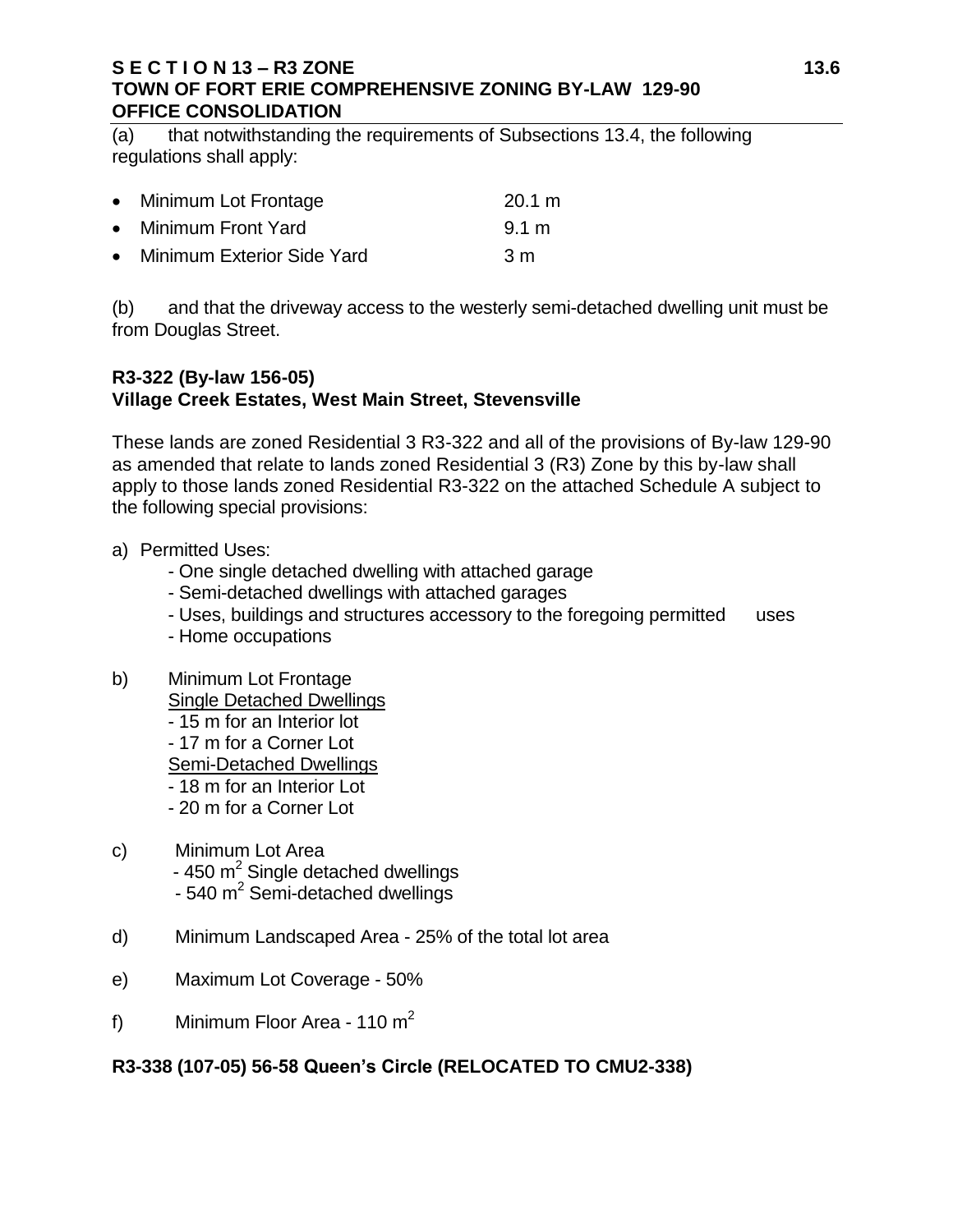### **S E C T I O N 13 – R3 ZONE 13.7 TOWN OF FORT ERIE COMPREHENSIVE ZONING BY-LAW 129-90 OFFICE CONSOLIDATION**

### **R3-373 (50-07) SS IDYLEWYLDE ST, EAST OF CENTRAL AVENUE**

These lands are zoned Residential 3 (R3) 373 Zone, and all of the provisions of By-law 129-90 as amended that relate to lands zoned Residential 3 (R3) Zone by this by-law shall apply to those lands zoned Residential 3 R3-373 Zone on the attached Schedule A subject to the following special provisions:

- a) that not withstanding Subsection 13.4 Regulations For Semi-detached Dwellings the minimum front yard setback to the dwelling shall not be less than 4.5 metres and to an attached garage or carport shall not be less than 6 metres.
- b) that not withstanding Subsection 13.4 Regulations for Semi-detached Dwellings the minimum lot area shall not be less than 278 square metres.

## **R3-377 (198-07, 103-07) 3817 Terrace Lane (RELOCATED TO WR-377)**

## **R3-379(H) (130-07) REPEALED**

### **R3-379(H) (166-07) NE CORNER OF DOMINION ROAD & ARGYLE ROAD**

These lands are zoned Residential 3 Holding R3-379(H) Zone, and all of the provisions of By-law 129-90 as amended that relate to lands zoned Residential 3 R3 Zone by this bylaw shall apply to those lands zoned Residential 3 Holding R3-379(H) Zone on Schedule A subject to the following special provisions:

a) That notwithstanding the requirements of Subsection 13.3, the minimum lot frontage for single detached dwellings shall not be less than 15 metres for an interior lot and 17 metres for a corner lot.

b) That notwithstanding the requirements of Subsection 13.3, the minimum lot area for single detached dwellings shall not be less than 535 square metres.

#### **R3-385 (186-07) Harbourtown at Erie Beach**

These lands are zoned Residential 3 R3-385 Zone and all of the provisions of By-law 129-90 is amended that relate to lands zoned Residential 3 R3 Zone by this By-law shall apply to those lands zoned Residential 3 R3-385 Zone on Schedule A subject to the special provisions set out in exception R3-154 Zone and the following special provisions:

a) The maximum lot coverage shall not be greater than 53 percent

b) The maximum building height shall not be greater than 1.5 stories and

c) The special provisions for the semi detached garages set out in exception R3-154 (k) shall not apply.

### **R3-396 (123-08) 2494 STEVENSVILLE ROAD**

These lands are zoned Residential 3 R3-396 Zone, and all of the provisions of By-law 129-90 as amended that relate to lands zoned Residential 3 R3 Zone by this by-law shall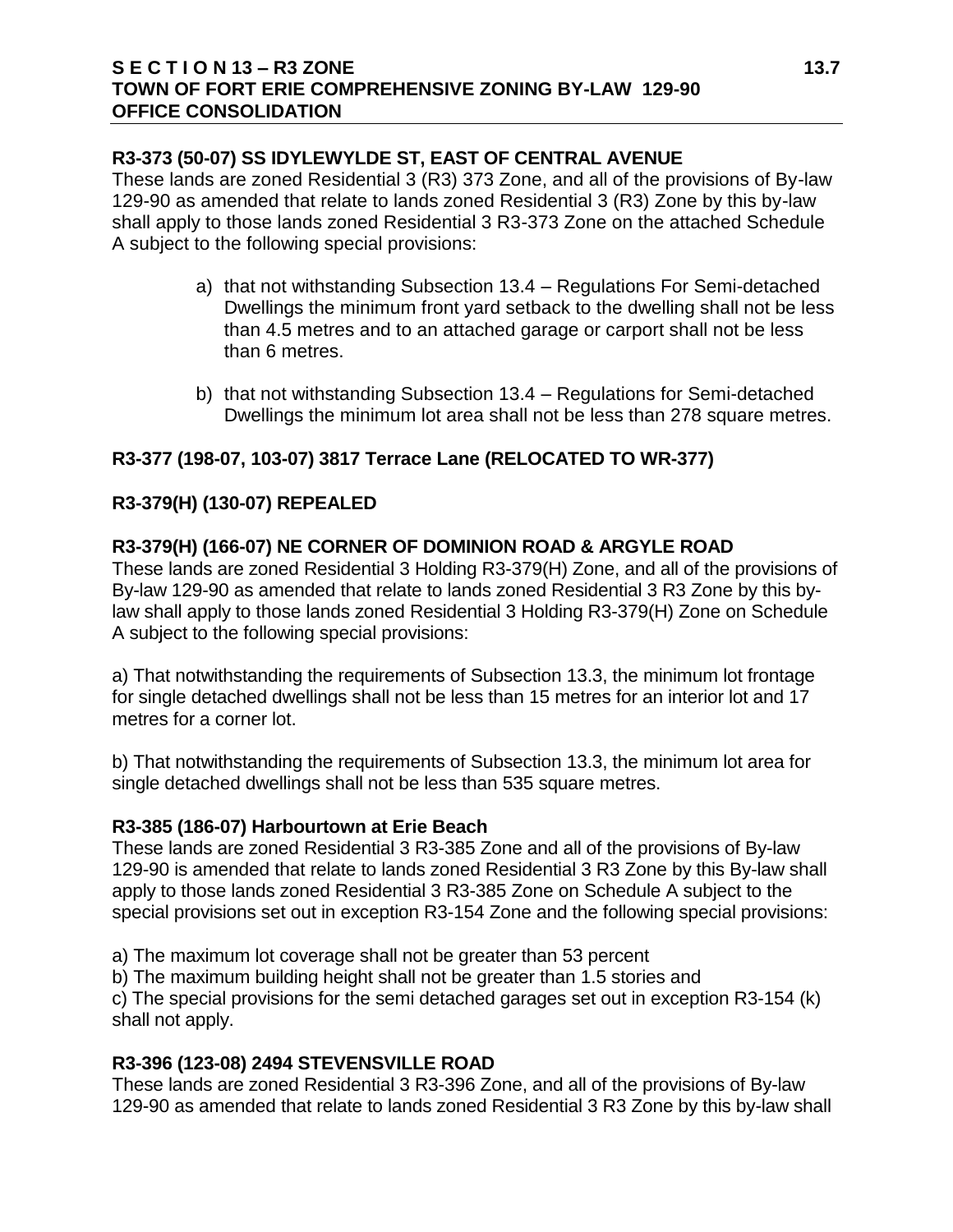### **S E C T I O N 13 – R3 ZONE 13.8 TOWN OF FORT ERIE COMPREHENSIVE ZONING BY-LAW 129-90 OFFICE CONSOLIDATION**

apply to those lands zoned Residential 3 R3-396 Zone on the attached Schedule A subject to the following special provisions:

- a) A minimum front yard setback of 4.9 metres.
- b) A minimum northerly interior side yard setback of 0.5 metres.

### **R3-412 (91-09) 168 DOMINION ROAD**

These lands are zoned Residential 3 R3-412 Zone, and all of the provisions of By-law 129-90 as amended that relate to lands zoned Residential 3 R3 Zone by this by-law shall apply to those lands zoned Residential 3 R3-412 Zone on the attached Schedule A subject to the following special provision:

a) Minimum Lot Coverage 49%.

### **R3-477(H) (101-12) SOUTH SIDE OF DOMINION ROAD, EAST OF GORDON AVENUE NORTH WEST OF WELLS AVENUE NORTH**

These lands are zoned Residential 3 Holding (R3)-477(H) Zone, and all of the provisions of By-law No. 129-90 as amended that relate to lands zoned Residential 3 (R3) Zone by this by-law shall apply to those lands zoned Residential 3 Holding (R3)-477(H) Zone on the attached Appendix 1 subject to the following special provisions:

- a) Notwithstanding the Zone Regulations in Section 13.3, single detached dwellings shall be subject to the following special provisions:
	- i) Minimum front yard 6 metres to the front of the attached garage and 4 metres to the front face of the dwelling unit.
	- ii) Minimum interior side yard 1.2 metres for anything above a onestorey dwelling except that on an interior lot where no garage or carport is provided the minimum side yard on one side shall be 3 metres.
- b) Notwithstanding the Zone Regulations in Section 13.4, semi-detached dwellings shall be subject to the following special provisions:
	- i) Minimum front yard 6 metres to the front of the attached garage and 4 metres to the front face of the dwelling unit.
	- ii) Minimum interior side yard 1.2 metres for anything above a one-storey dwelling except that on an interior lot where no garage or carport is provided the minimum side yard on one side shall be 3 metres.
	- iii) Minimum exterior side yard 2.4 metres.